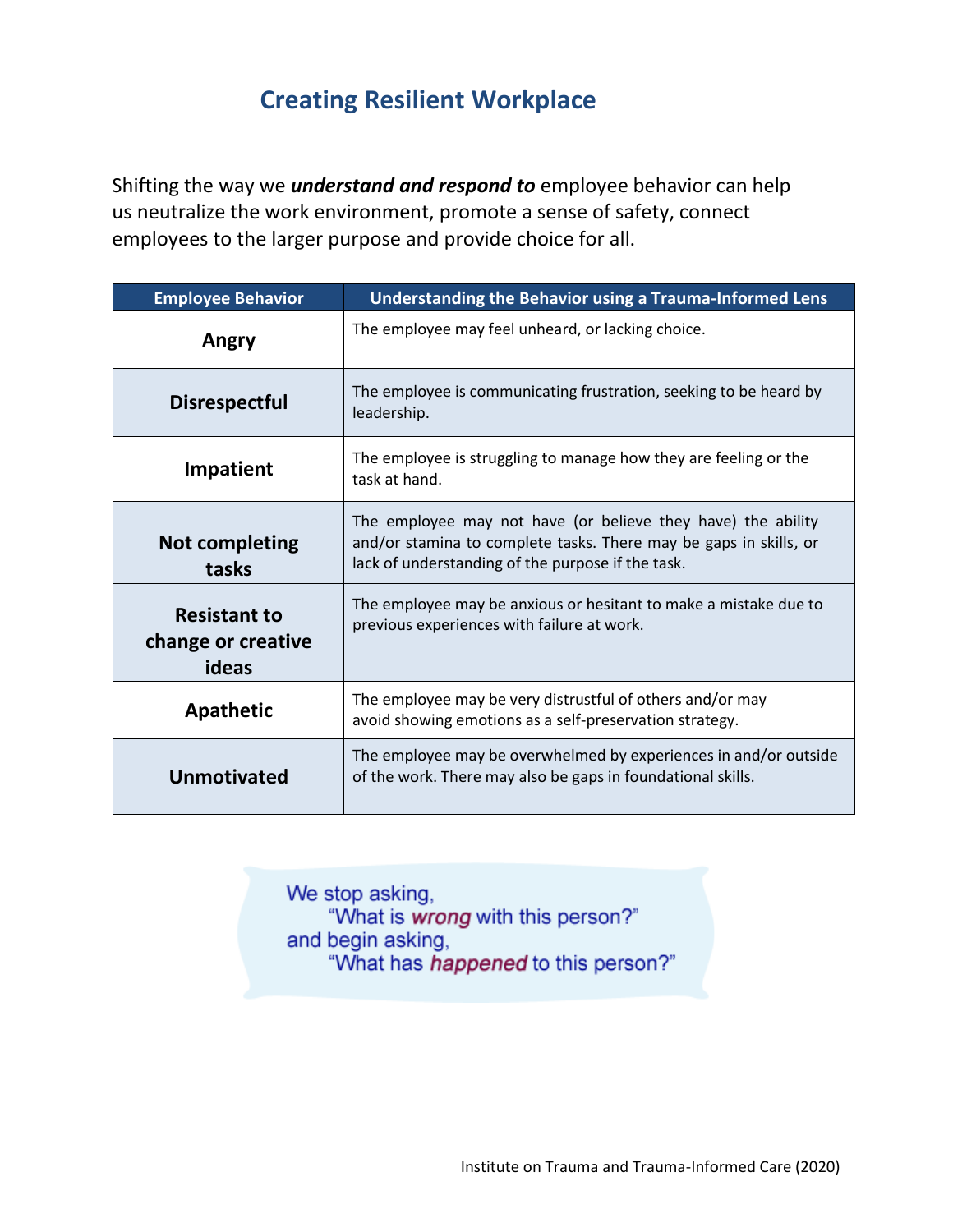## **Creating Resilient Workplace**

Our choice of language is particularly important when *responding to an employee who is activated*. The goal is to avoid escalating the situation by conveying a message of safety and choice for all.

| <b>What to Do</b>                               | <b>What to Avoid</b>                        |
|-------------------------------------------------|---------------------------------------------|
| Keep your tone of voice neutral<br>$\bullet$    | Absolutes – "must," "always"<br>$\bullet$   |
| Use "I" statements<br>$\bullet$                 | Shame - "should"<br>$\bullet$               |
| Convey a sense of calm and concern<br>$\bullet$ | Blame $-$ "why"<br>$\bullet$                |
| Reflect and validate what                       | Sarcasm                                     |
| employee is communicating                       | Over-emphasis on compliance or<br>$\bullet$ |
| Set boundaries and offer choice                 | punishment                                  |

| <b>Employee Behavior</b>                           | <b>Example Language to Respond</b>                                                                                                                                                                                            |
|----------------------------------------------------|-------------------------------------------------------------------------------------------------------------------------------------------------------------------------------------------------------------------------------|
| Angry                                              | I want to understand what you are saying, and I can see that you<br>are upset. Do you want to step away from work for a moment to<br>consider how to communicate this differently?                                            |
| <b>Disrespectful</b>                               | I am sorry that you feel that way, and it is not ok to curse at me<br>when you are angry. I am here to provide guidance on this project.<br>If you would like to take a moment to consider next steps, please let<br>me know. |
| Impatient                                          | I understand that you really want this information immediately.<br>Can you please give me space to complete my task? It will be ready<br>in                                                                                   |
| <b>Not completing</b><br>tasks                     | Tell me more about what you need from me to complete the task?<br>How have you completed this task previously?                                                                                                                |
| <b>Resistant to</b><br>change or creative<br>ideas | What needs to happen for you to participate in this<br>project/change? What do you need from me so you are able to<br>contribute to the creative process?                                                                     |
| <b>Apathetic</b>                                   | Last week you shared that you were excited about this project<br>and had ideas about how to proceed. What is needed to access<br>that energy again?                                                                           |
| <b>Unmotivated</b>                                 | How have you managed to get through similar situations or tasks in<br>the past?                                                                                                                                               |